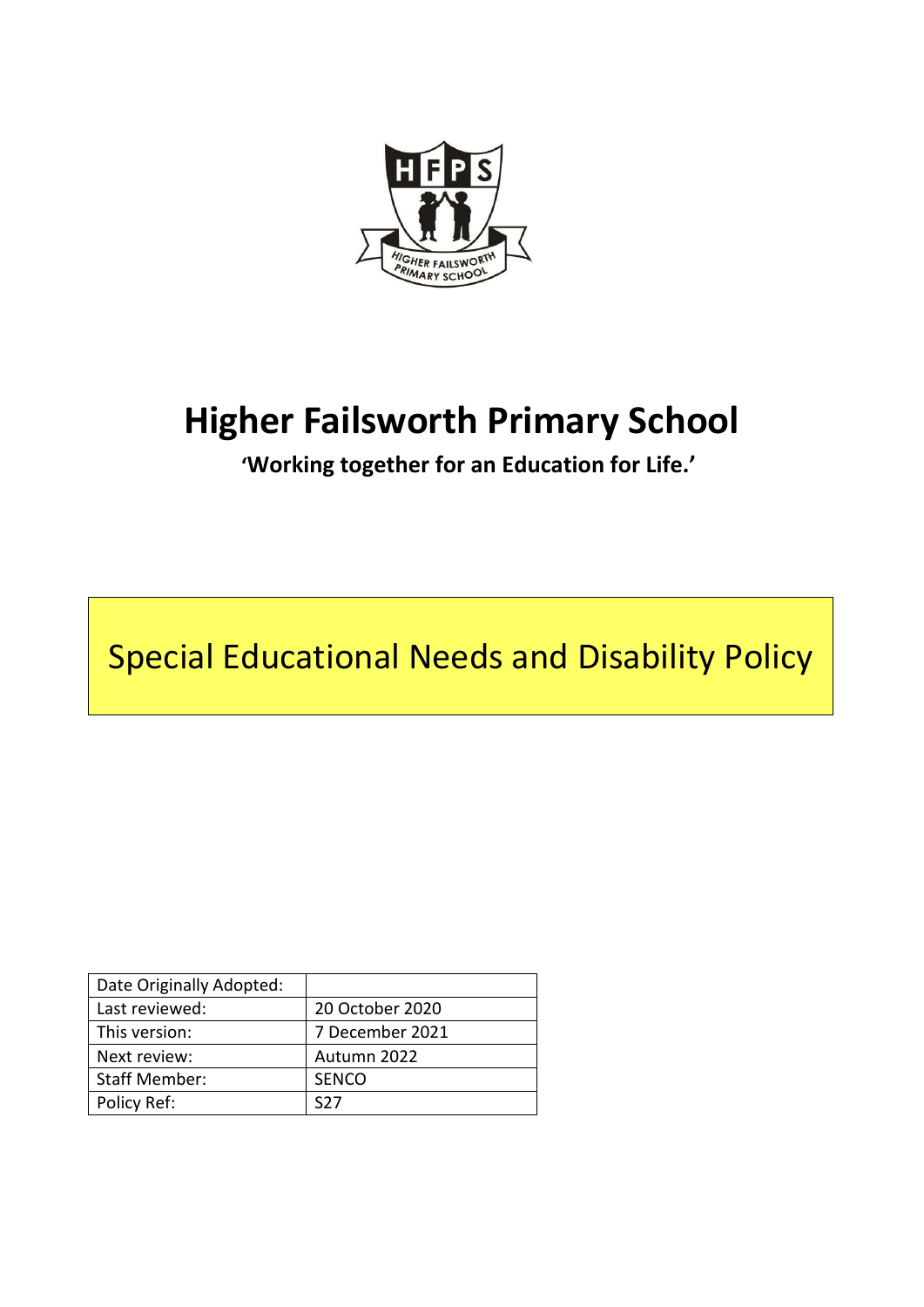## **Introduction**

Higher Failsworth Primary School's Special Needs Coordinator (SENDCo) is Fiona Holmes. Fiona Holmes has twelve years teaching experience and seven years leadership and management experience. She is currently studying for the National Award for Special Educational Needs (NASENCO) at Manchester Metropolitan University.

If you have an SEN/D issue you are invited to email Mrs Fiona Holmes on [fiona.holmes@higher](mailto:fiona.holmes@higher-failsworth.oldham.sch.uk)[failsworth.oldham.sch.uk](mailto:fiona.holmes@higher-failsworth.oldham.sch.uk) or ring the school on 0161 681 2645.

This policy sets out the procedures for Special Educational Needs and Disabilities (SEND) in Higher Failsworth Primary School.

You can also view our SEND Information Report via our school website.

# **Vision & values**

At Higher Failsworth we are committed to providing a welcoming, attractive and stimulating environment to support the needs and develop the learning of the children and families in the community. Every child and family in our community is valued and diversity is celebrated. Our school is staffed by a team of qualified teachers, teaching assistants and other pastoral support professionals. The school provides a broad and balanced curriculum in a safe, stimulating and caring environment which allows everyone to achieve, develop, learn and grow.

All areas of school life are inclusive and the teaching is tailored towards individual learning providing challenge and support; encouraging everyone to reach their full potential. Staff provide a positive ethos to enable the children to work towards the development of 'life skills' and instil life-long learning aspirations for everyone through a range of activities which are fun and enjoyable.

# **Mission Statement for Higher Failsworth**

We support and value the abilities of all our pupils. It is our duty to provide equal opportunities for every person in our care and a safe and fully equipped learning environment which caters to the needs of every child as an individual. We are committed to inclusion within the school curriculum and participation in all aspects of school life. We provide an exciting, creative and effective learning environment, recognising and responding to individual learning styles. We aim to help each child experience success and to reach their full potential by providing the highest standard of education and care.

Our School adopts a 'whole school approach' to special educational needs. All staff work to ensure inclusion of all pupils. The school is committed to ensuring that pupils with special educational needs can fulfil their potential and achieve optimal educational outcomes.

#### **Inclusion Statement**

We endeavour to make every effort to achieve maximum inclusion of all pupils whilst meeting pupils'

individual needs. Our SEND policy reinforces the need for quality first teaching that is fully inclusive. The Governing Body will ensure that appropriate provision will be made for all pupils with SEND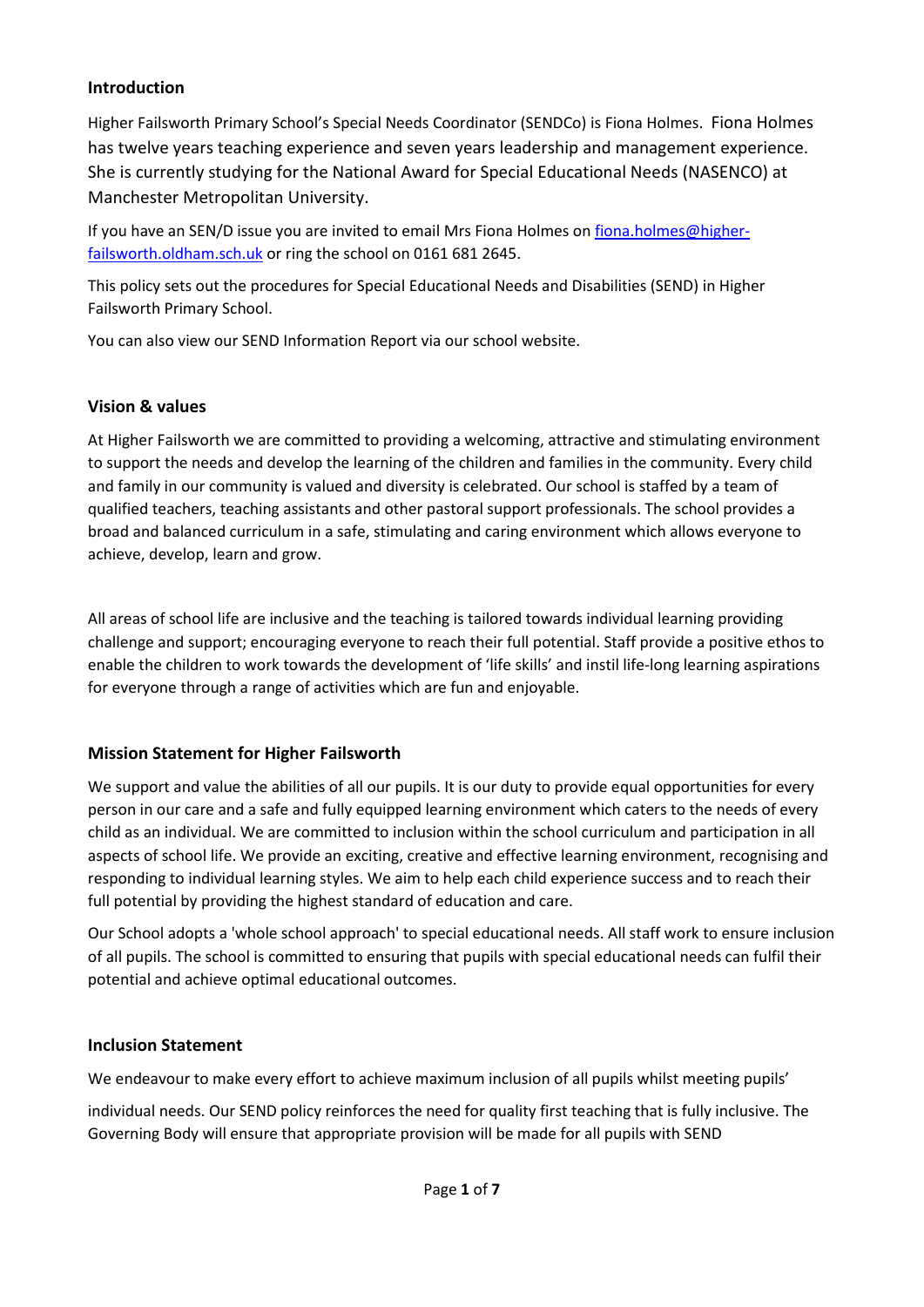#### **SEN Vision**

All children and young people are entitled to an appropriate education, one that is appropriate to their needs, promotes high standards and the fulfilment of potential. This should enable them to:

- achieve their best
- become confident individuals living fulfilling lives, and
- make a successful transition into adulthood, whether into employment, further or higher education or training (Code of Practice 6.1)

#### **Early years**

All children are entitled to an education that enables them to:

- achieve the best possible educational and other outcomes, and
- become confident young children with a growing ability to communicate their own views and ready to make the transition into compulsory education. (Code of Practice 5.1)

#### **SEN Definition**

#### **Special educational needs (SEN)**

**xiii**. *A child or young person has SEN if they have a learning difficulty or disability which calls for special educational provision to be made for him or her.* 

**xiv**. *A child of compulsory school age or a young person has a learning difficulty or disability if he or she:* 

*• has a significantly greater difficulty in learning than the majority of others of the same age, or*

*• has a disability which prevents or hinders him or her from making use of facilities of a kind generally provided for others of the same age in mainstream schools or mainstream post-16 institutions*

**xv**. *For children aged two or more, special educational provision is educational or training provision that is additional to or different from that made generally for other children or young people of the same age by mainstream schools, maintained nursery schools, mainstream post-16 institutions or by relevant early years providers. For a child under two years of age, special educational provision means educational provision of any kind.* 

**xvi**. *A child under compulsory school age has special educational needs if he or she is likely to fall within the definition in paragraph xiv. above when they reach compulsory school age or would do so if special educational provision was not made for them (Section 20 Children and Families Act 2014).* 

**xvii**. *Post-16 institutions often use the term learning difficulties and disabilities (LDD). The term SEN is used in this Code across the 0-25 age range but includes LDD."*

*(SEND Code of Practice 2015: pg. 15)*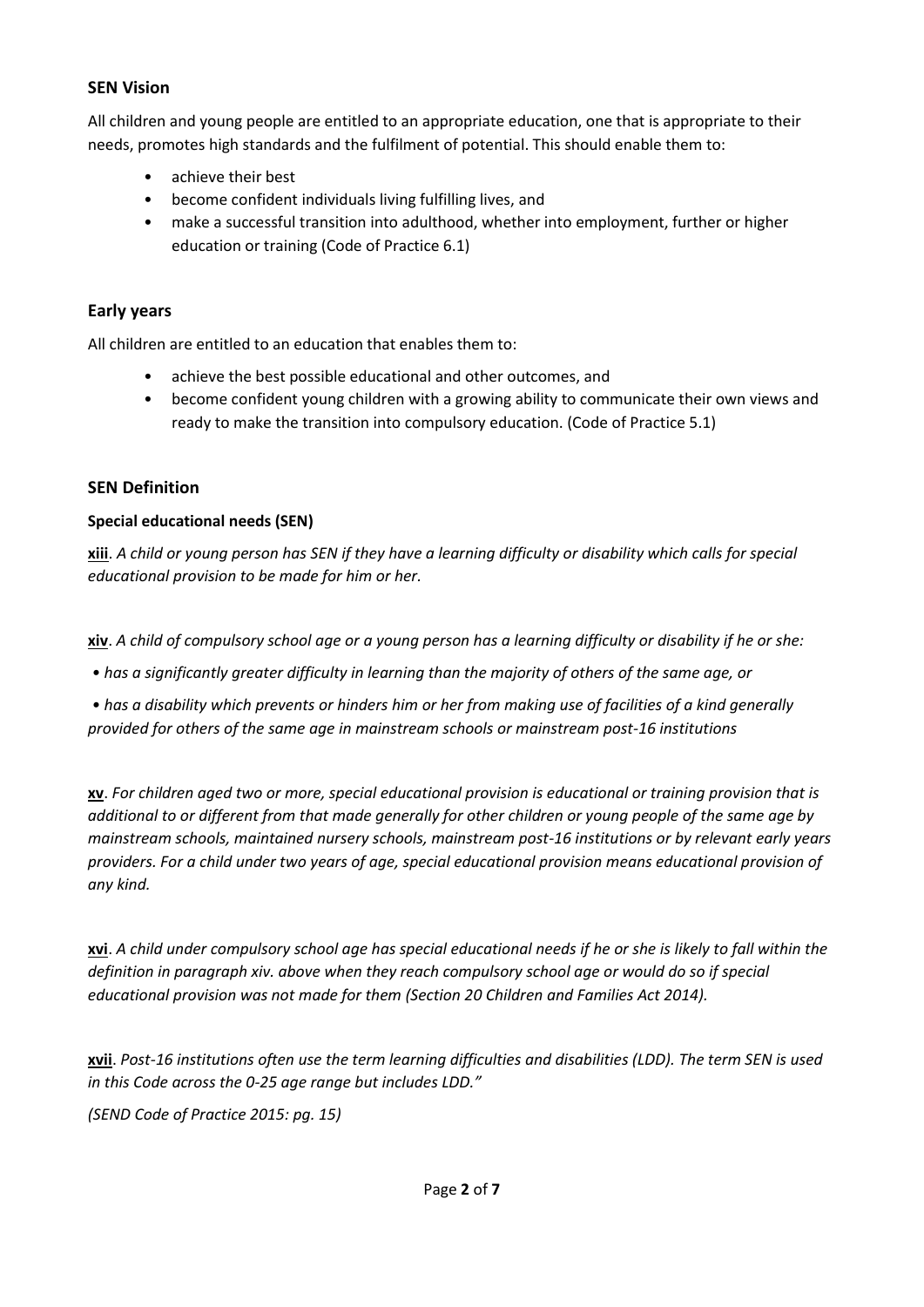# **School**

A pupil has SEN where their learning difficulty or disability calls for special educational provision, namely provision different from or additional to that normally available to pupils of the same age. Making higher quality teaching normally available to the whole class is likely to mean that fewer pupils will require such support. (Code of Practice 6.15)

Children or young people will have needs and requirements which fall into at least one of the four areas, frequently more than one. The areas of need are:

- **Communication and interaction** eg speech and language difficulties, autistic spectrum disorder
- **Cognition and learning** eg dyslexia, dyspraxia, dyscalculia or general learning difficulties
- **Social, emotional and mental health** eg children/young people who are withdrawn or isolated, disruptive and disturbing, hyperactive and lack concentration, where these are the main presenting needs
- **Sensory and/or physical impairment** eg visual impairment, deafness, milder hearing impairment, physical difficulties (Code of Practice 6.28-6.35)

It is important to note that not all behaviour issues are linked to social, emotional and mental health and may reflect other underlying difficulties.

Children and young people with some health or disability conditions do not necessarily have SEN, but there is a significant overlap between disabled children and young people and those with SEN. Where a disabled child or young person requires special educational provision they will also be covered by the SEN definition (Code of Practice Xviii)

Identifying and assessing SEN for children or young people whose first language is not English requires particular care. Schools should establish whether lack of progress is due to limitations in their command of English or if it arises from SEN or a disability. Difficulties related solely to limitations in English as an additional language are not SEN. (Code of Practice 6.24)

# **Guidance**

This policy complies with the statutory requirements laid out in the SEND Code of Practice (January 2015) and has been written with reference to the following guidance and documents:

# **National**

- Equality Act 2010: advice for school DfE Feb 2013
- SEND Code of Practice 0-25 (revised January 2015)
- Schools SEN Information Report Regulations (2014)
- Statutory Guidance on Supporting pupils at school with medical conditions (April 2014)
- The National Curriculum in England Key Stage 1 and 2 framework document (September 2013)
- The Early Years Foundation Stage (EYFS) framework
- Teachers Standards 2012

#### **Local**

• Oldham's Local Offer (https://www.oldham.gov.uk/info/201097/your local offer)

#### **School**

- Supporting pupils with medical conditions policy
- Accessibility policy & plan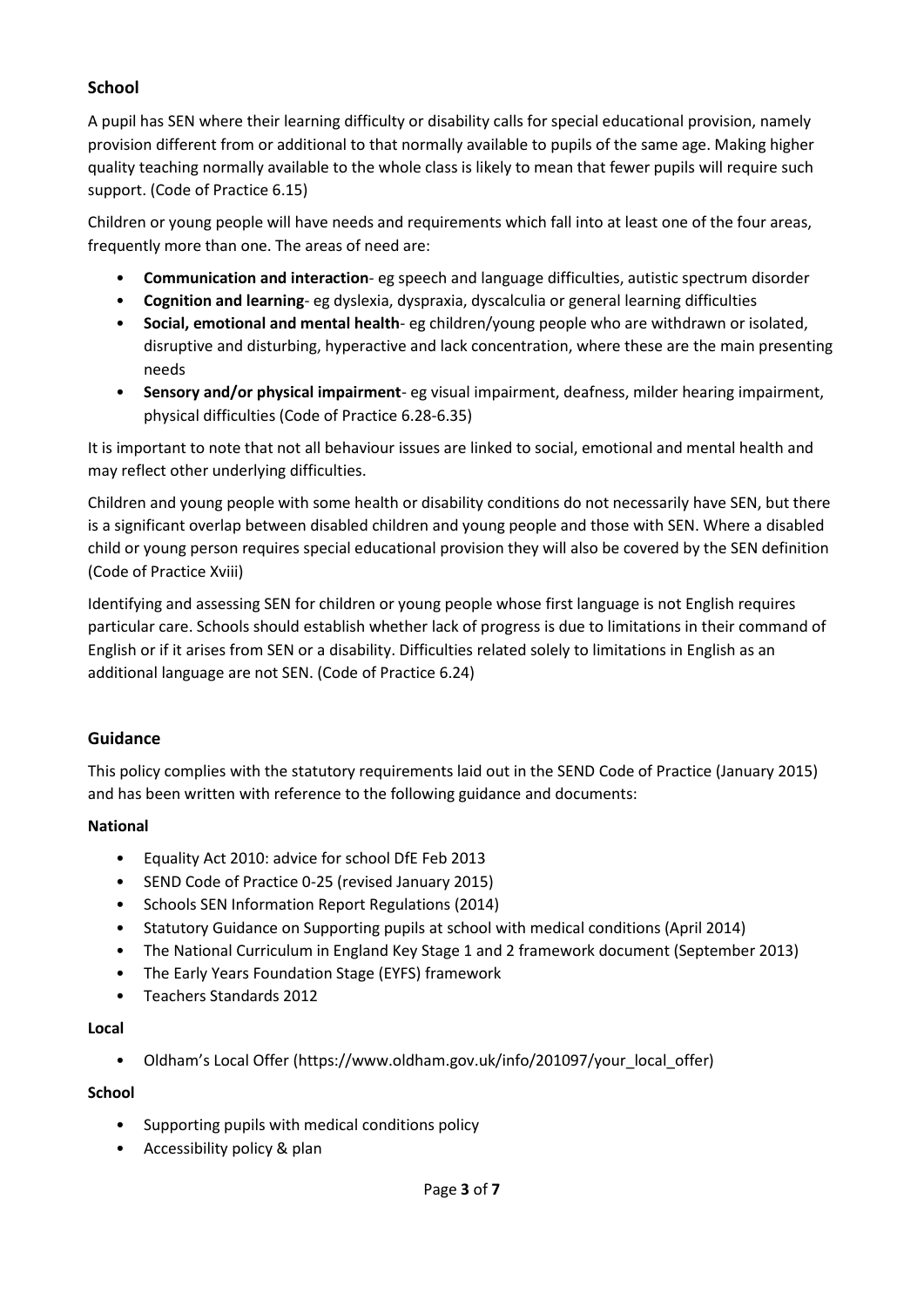- Behaviour policy
- Safeguarding policy
- Admissions policy
- EAL policy
- GDPR policy
- Anti-bullying policy
- Mental health & wellbeing policy

# **Roles & Responsibilities**

## **Class Teacher/ keyworker**

All school staff have a responsibility for pupils with SEND in their class, firstly to ensure High Quality Teaching with differentiation and personalisation to meet need. Staff access training through INSET or CPD opportunities to ensure that needs can be met. Staff are aware of their responsibilities towards pupils with SEND, whether or not pupils have an Education, Health and Care Plan, (EHCP). A positive and sensitive attitude is shown towards all pupils by adults in school. Staff responsibilities are identified in individual job descriptions.

Teaching Assistants play a major role in the support of pupils with SEND. The rationale for the deployment of TAs is pupil centred.

Each class teacher is responsible for:

- The progress and development of every pupil/young person in their class through high quality teaching/ quality first teaching
- Working closely with any teaching assistants or specialist staff to plan and assess the impact of the support and interventions and how they can be linked to classroom teaching
- Working with the SENCO to review each pupil's/ young person's progress and development and decide any changes to provision
- Provide information, reports or attend review meetings based on the person centred principles

# **SENDCo**

The SENDCo is responsible for:

- Working with the Headteacher and SEN Governor to determine the strategic development of the SEN policy and provision in the school.
- Having day-to-day responsibility for the operation of this SEN policy and the co-ordination of specific provision made to support individual pupils with SEN, including those with EHC plans.
- Providing professional guidance to colleagues and work with staff, parents and other agencies to ensure that pupils/ young people with SEN receive appropriate support and high quality teaching.
- Advising on the graduated approach to providing SEN support.
- Evaluate process and practice to improve outcomes
- Advising on the deployment of the school's delegated budget and other resources to meet pupils'/young peoples' needs effectively.
- Being the point of contact for external agencies.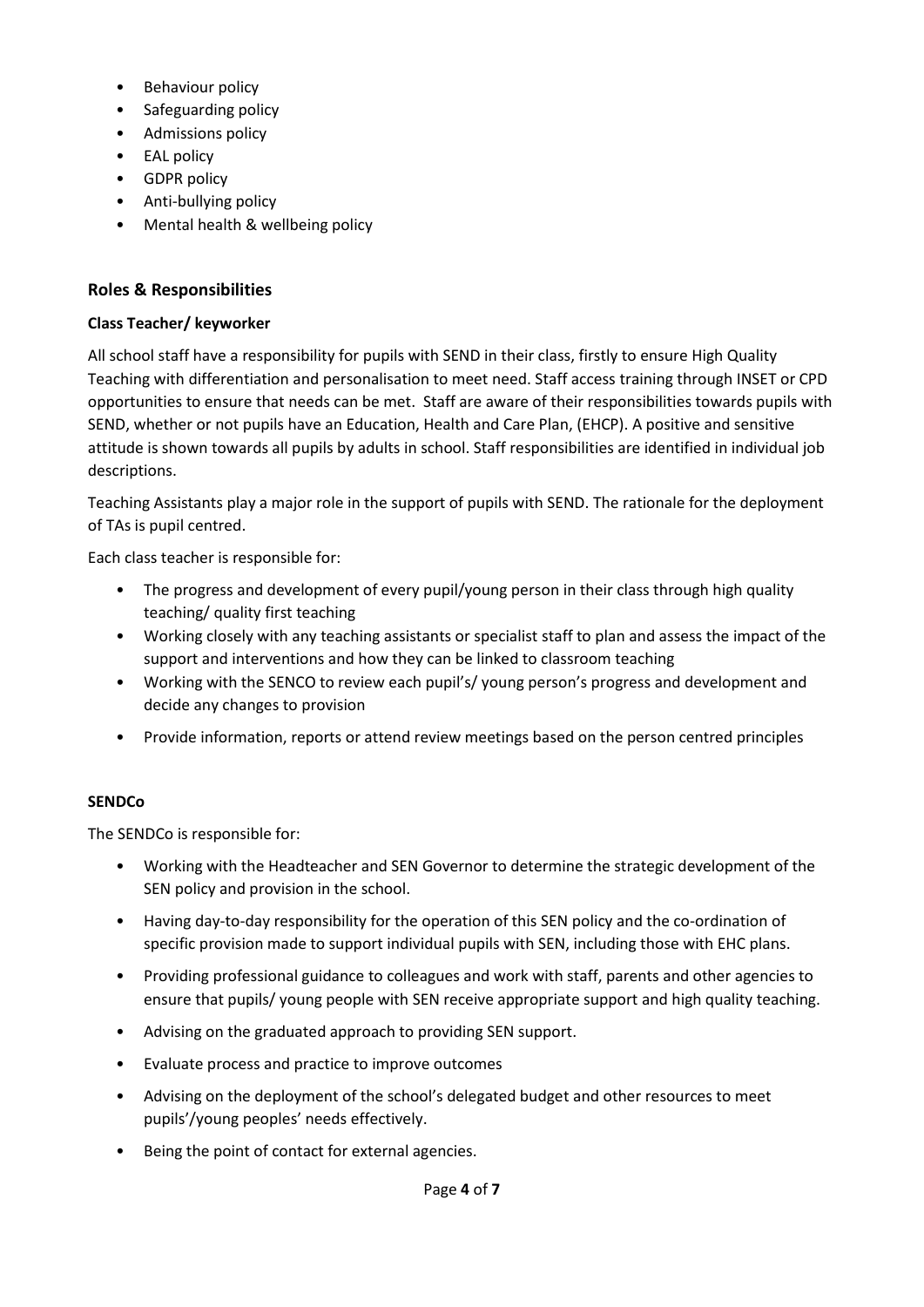- Liaising with potential next providers of education to ensure pupils/young people and their parents are informed about options and a smooth transition is planned.
- Working with the Headteacher and the Governing Board to ensure that the school meets its responsibilities under the Equality Act 2010 with regard to reasonable adjustments and access arrangements.
- Ensuring the school keeps the records of all pupils/young people up to date.
- Managing SEN teaching assistants and other SEN support staff
- Overseeing the professional development of all staff in line with SEND
- Contributing to the in-service training of staff
- Preparing submissions for statutory assessment (Educational Health Care Plans)

#### **Headteacher**

The Headteacher will:

- Work with the SENCO and the SEN Governor to determine the strategic development of the SEN policy and provision in the school.
- Have overall responsibility for the provision and progress of learners with SEN and/or disability.

#### **SEN Governor**

The SEN Governor will:

- Help to raise awareness of SEN issues at Governing Board meetings
- Monitor the quality and effectiveness of SEN and disability provision within the school and update the governing board on this
- Work with the SENCO and the Headteacher to determine the strategic development of the SEN policy and provision in the school and to evaluate the effectiveness of procedures and impact of the interventions

#### **Monitoring & Evaluating**

Through regular review meetings the school will monitor the outcomes using the person centred principles, involving the young person, parents, classteacher, teaching assistant and other professionals as appropriate. The graduated response model of assess, plan, do, review should be used (Code of Practice 6.45-6.56).

Progress is the crucial factor in determining the need for additional support.

Adequate progress is that which:

- Narrows the attainment gap between pupil and peers
- Prevents the attainment gap widening
- Is equivalent to that of peers starting from the same baseline but less than the majority of peers
- Equals or improves upon the pupil's previous rate of progress
- Ensures full curricular access